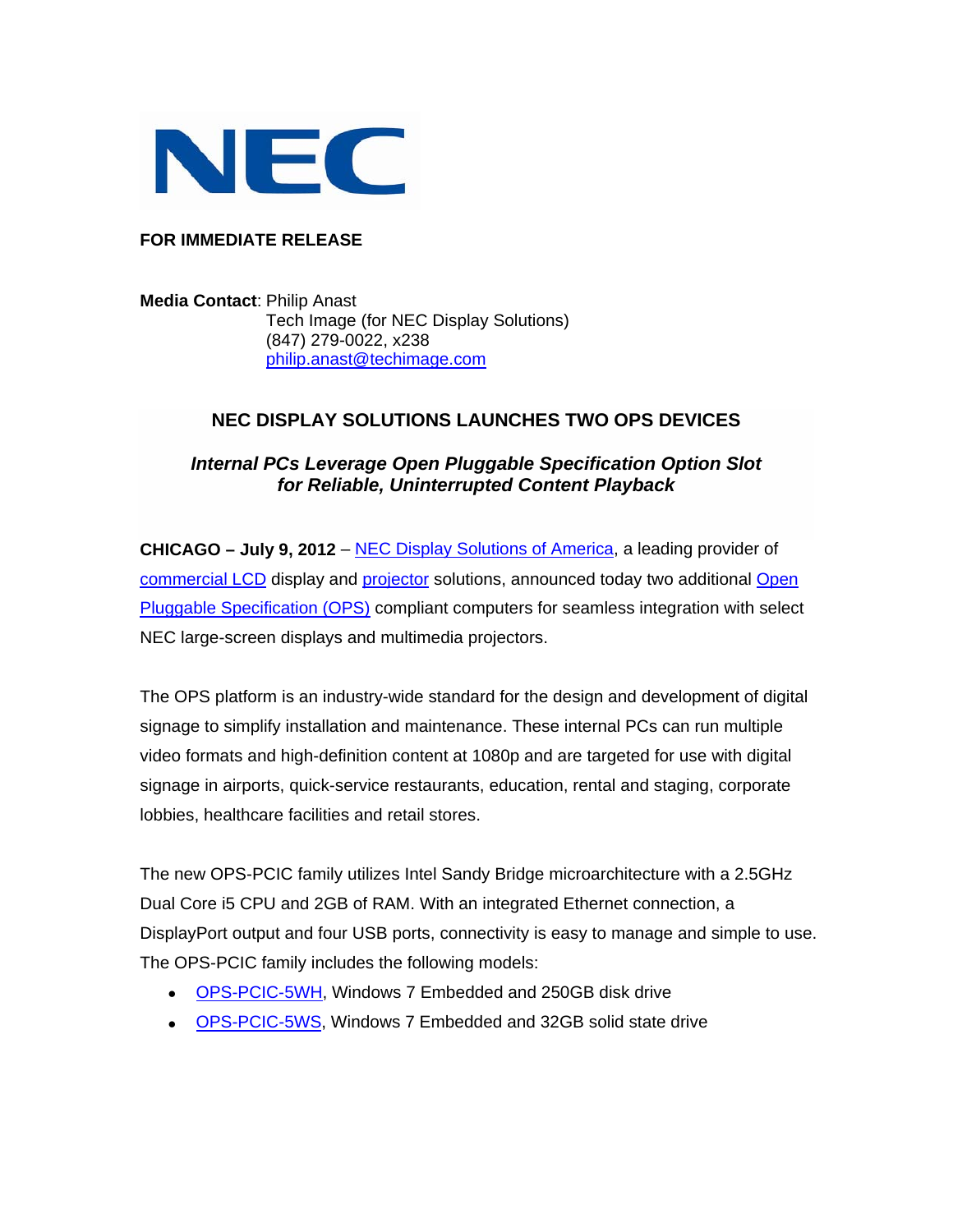"Customers can enjoy simplified and seamless integration with the OPS devices because DVI video, stereo audio, RS232 control and power are all passed internally from the display to the OPS device," said Rachel Karnani, Product Manager for Large-Screen Displays at NEC Display Solutions. "The OPS devices are durable and protected with an all-stainless steel chassis, as well as integrated cooling fans. With both Intel- and AMD-based platforms, NEC's OPS portfolio is poised to match the broad spectrum of customer requirements."

The new models join the OPS-PCIA, OPS-PCAFQ and OPS-PCAF families of OPS PCs, which provide customers with a variety of performance options from entry-level to highend.

- The OPS-PCIA devices utilize a second generation Intel Dual Core ATOM-based processor coupled with an Nvidia ION2 GPU and are ideal for most commercial applications.
- The OPS-PCAFQ devices consist of an AMD Fusion Quad Core APU with integrated ATI graphics. These models are built to handle the most high-end digital content.
- The OPS-PCAF devices operate with AMD's 1.6 GHz Dual Core Fusion processor and integrated ATI graphics. These are ideal for running most types of content.
- All OPS devices are made with a sturdy steel chassis to protect internal components during handling and installation.

NEC's **PH1000U, [PX700W](http://www.necdisplay.com/p/np-px700w), PX750U** and [PX800X](http://www.necdisplay.com/p/np-px800x) projectors are compatible with most OPS devices, while the [X461S](http://www.necdisplay.com/p/x461s) and [X551S](http://www.necdisplay.com/p/x551s) super slim LCD displays are compatible with all OPS families. [Click here to watch an NEC Tech Tutorial on how to install OPS](http://www.youtube.com/watch?v=iKeNgpYEJgk)  [devices](http://www.youtube.com/watch?v=iKeNgpYEJgk).

The OPS device adapter [\(SB-02AM](http://www.necdisplay.com/p/sb-02am)) is required for the [V422](http://www.necdisplay.com/p/v422), [V462](http://www.necdisplay.com/p/v462), [V551,](http://www.necdisplay.com/p/v551) [V651,](http://www.necdisplay.com/p/v651) [V651-](http://www.necdisplay.com/p/v651-touch) [TOUCH](http://www.necdisplay.com/p/v651-touch), [P402,](http://www.necdisplay.com/p/p402) [P462,](http://www.necdisplay.com/p/p462) [P552,](http://www.necdisplay.com/p/p552) [P702](http://www.necdisplay.com/p/p702), [X463UN](http://www.necdisplay.com/p/x463un) and [X551UN](http://www.necdisplay.com/p/x551un) models, as well as the product bundle offerings. [Click here to watch an NEC Tech Tutorial on how to install the adapter](http://www.youtube.com/watch?v=D9a30wpVcPo)  [into your large-screen display.](http://www.youtube.com/watch?v=D9a30wpVcPo)